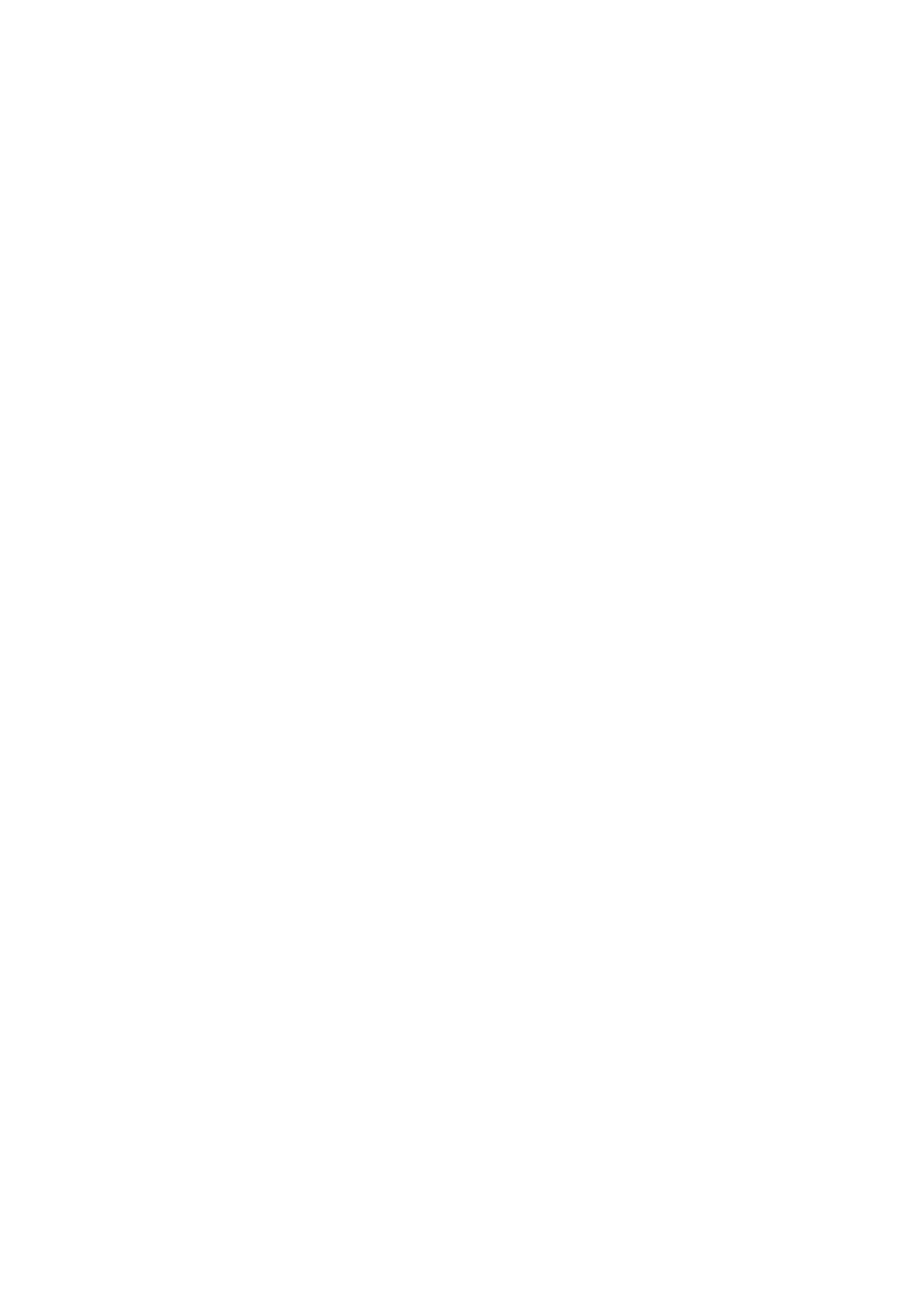

Ellan Vannin

## **CONSTITUTION ACT 1990**

## Index

| <b>Section</b>                     |                 | Page |
|------------------------------------|-----------------|------|
| 1                                  |                 |      |
| $\overline{2}$                     |                 |      |
| 3                                  |                 |      |
| 4                                  |                 |      |
| 5                                  |                 |      |
| 5A                                 |                 |      |
| 6                                  |                 |      |
| 7                                  |                 |      |
| 8                                  |                 |      |
| 9                                  |                 |      |
| 10                                 |                 |      |
| 11                                 |                 |      |
| 12                                 |                 |      |
| <b>SCHEDULE 1</b>                  |                 | 11   |
| MINOR AND CONSEQUENTIAL AMENDMENTS |                 | 11   |
| <b>SCHEDULE 2</b>                  |                 | 11   |
| <b>ENACTMENTS REPEALED</b>         |                 | 11   |
|                                    | <b>ENDNOTES</b> | 13   |
| <b>TABLE OF ENDNOTE REFERENCES</b> |                 | 13   |

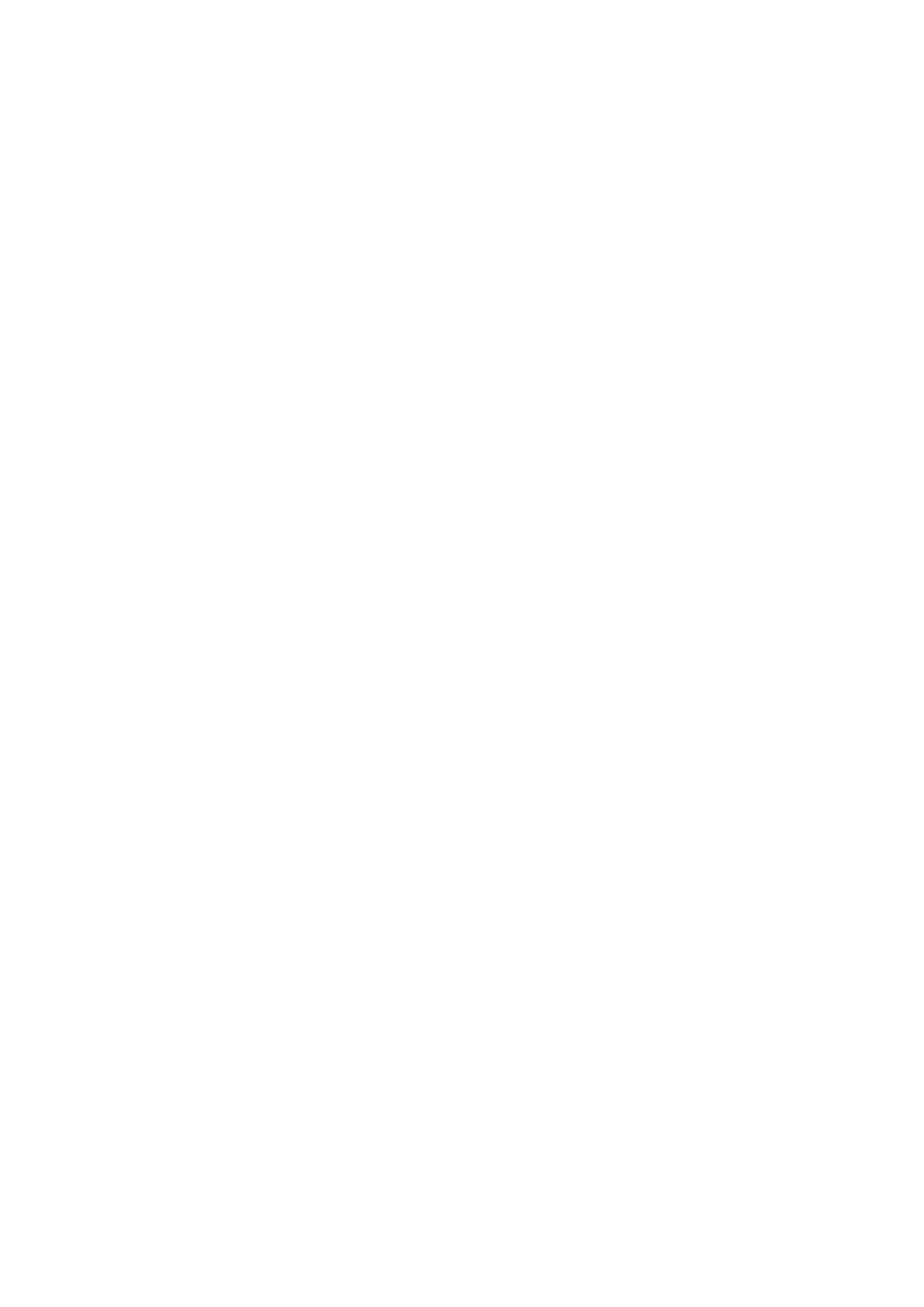

Ellan Vannin

## **CONSTITUTION ACT 199 0**

| Received Royal Assent: | 14 March 1990  |
|------------------------|----------------|
| Passed:                | 15 May 1990    |
| Commenced:             | See section 11 |

**AN ACT** to provide for the election of a President of Tynwald, and that the Governor shall cease to preside at ordinary sittings of Tynwald; and for connected purposes.

#### <span id="page-4-0"></span>**1 Functions of Governor**

- (1) The Governor shall preside at that part of a sitting of Tynwald at St. John's which takes place on Tynwald Hill for —
	- (a) the promulgation of Acts, **1**
	- (b) the swearing and admission of coroners, and
	- (c) any other business of Tynwald customarily done on Tynwald Hill.**<sup>2</sup>**
- (1A) Nothing in this section or section 4 affects the right of Her Majesty to preside in person, or to authorise any other person to preside, at that part of such a sitting of Tynwald.**<sup>3</sup>**
- (2) Subject to subsection (1), the Governor shall cease to preside at sittings of Tynwald, and the presence of the Governor shall no longer be necessary at a sitting of Tynwald, or for any proceedings in Tynwald.
- (3) Accordingly Her Majesty may assent to a Bill by and with the advice and consent of the Council and Keys in Tynwald assembled, notwithstanding any law or custom to the contrary.

#### <span id="page-4-1"></span>**2 Election of President of Tynwald**

- (1) Tynwald shall from time to time by resolution elect a member of the Keys or an elected member of the Legislative Council to be President of Tynwald.
- (2) A resolution under subsection (1) shall not have effect unless it is passed by a majority of the members of Tynwald present and voting, who shall vote as one body by ballot.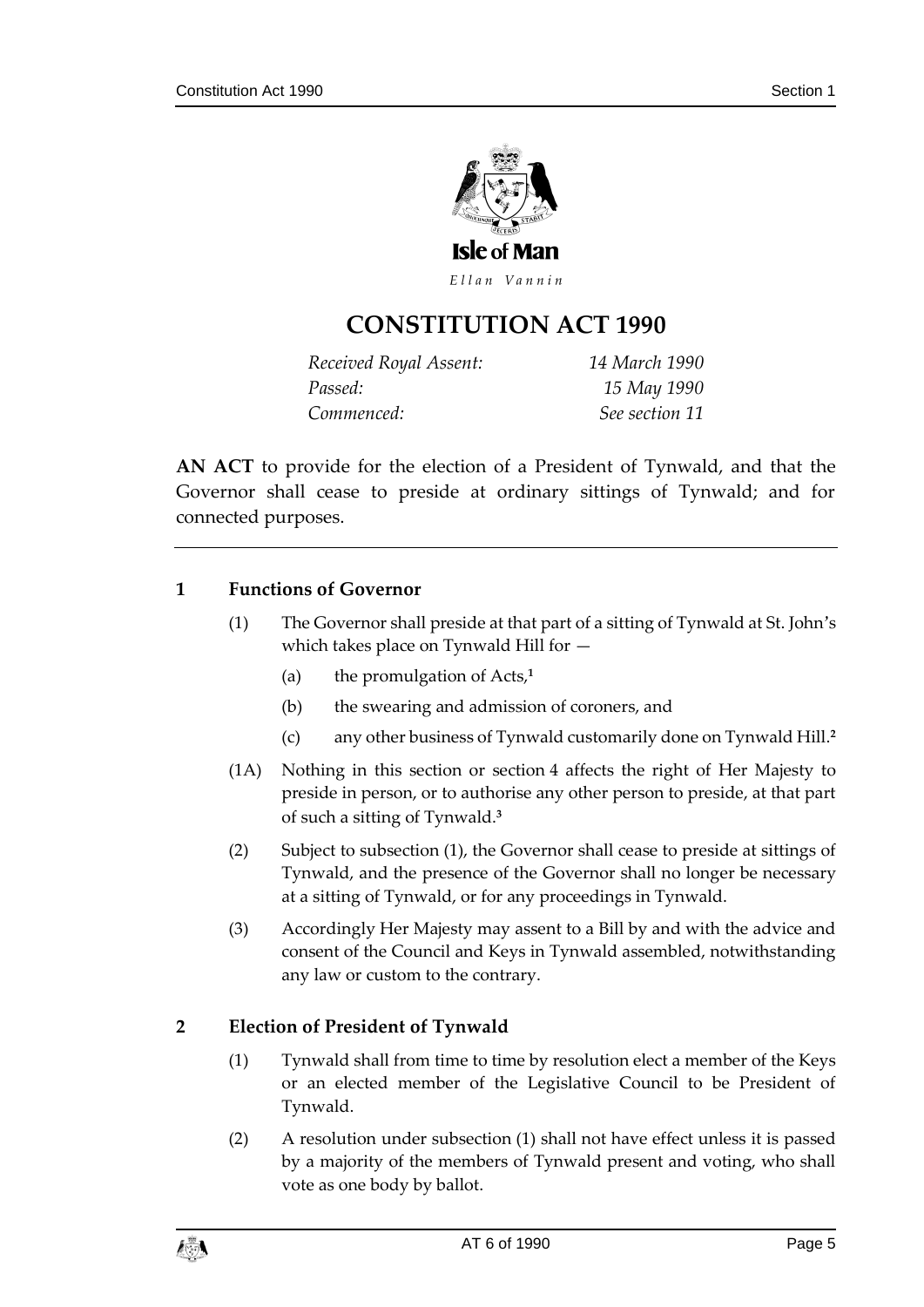(3) The person elected to be President of Tynwald shall forthwith go out of office as a member of the Keys or an elected member of the Legislative Council, as the case may be.

#### <span id="page-5-0"></span>**3 Tenure of office of President of Tynwald**

- (1) The President of Tynwald shall hold office until
	- (a) he resigns the office by giving to the Governor notice in writing of his desire to do so, or
	- (b) the day of the first ordinary sitting of Tynwald held in the month during which falls the 5th anniversary of the sitting at which he was elected; or
	- (c) where he was elected to fill a casual vacancy, the day when the person in whose place he was elected would ordinarily have gone out of office; or
	- (d) Tynwald resolves that he shall cease to hold the office.
- (2) On receiving a notice under subsection  $(1)(a)$  the Governor shall as soon as may be convene a sitting of Tynwald.
- (3) A resolution under subsection  $(1)(d)$  shall not have effect unless  $-$ 
	- (a) notice thereof is given at the previous sitting of Tynwald, and
	- (b) it is passed by a majority of the members of Tynwald present and voting, who shall vote as one body.
- (4) Where the President of Tynwald goes out of office under subsection (1)(b) or (c), he shall be eligible for re-election.
- (5) Accordingly the reference in section 2(1) to a member of the Keys or an elected member of the Legislative Council includes a reference to a retiring President of Tynwald who is eligible for re-election by virtue of subsection (4).

#### <span id="page-5-1"></span>**4 Functions of President of Tynwald**

- (1) Subject to sections 1 and 5, the President of Tynwald shall preside at every sitting of Tynwald.**<sup>4</sup>**
- (2) Subject to section 5, the President of Tynwald shall preside at every meeting of the Legislative Council.

#### <span id="page-5-2"></span>**5 Deputy President etc**

(1) Tynwald shall from time to time by resolution elect a member of the Keys or an elected member of the Legislative Council to be Deputy President of Tynwald.

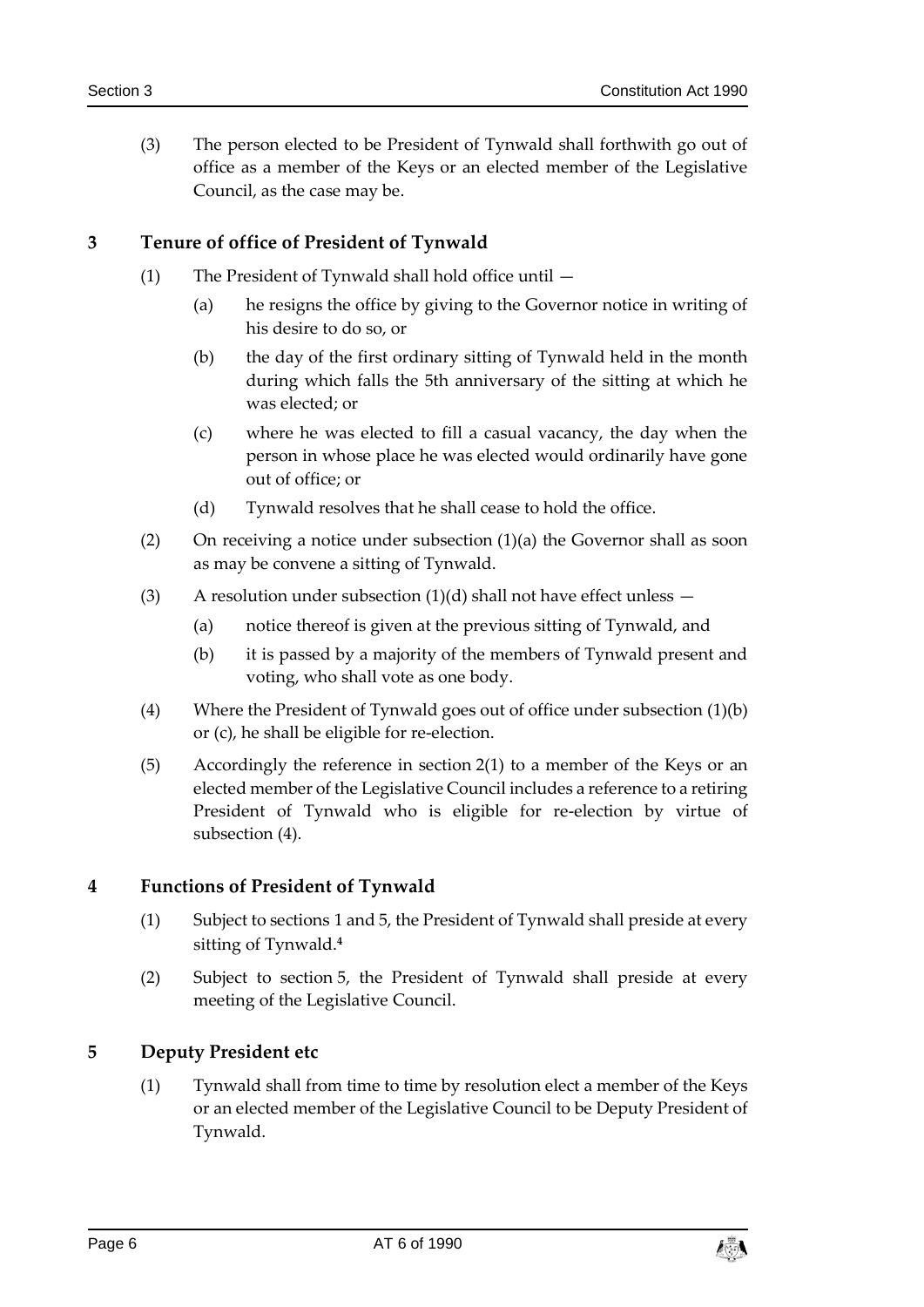- (2) Sections 2(2) and 3(1) and (3) apply in relation to the office of Deputy President of Tynwald as they apply in relation to the office of President of Tynwald.
- (3) If the President of Tynwald is absent or unable to act, any of his functions (other than under section 4(2)) may be exercised by the Deputy President of Tynwald.
- (4) If both the President of Tynwald and the Deputy President of Tynwald are absent or unable to act, any of the functions of the President of Tynwald (other than under section 4(2)) may be exercised by a member of Tynwald appointed by Tynwald to act in his place.
- (5) If the President of Tynwald is absent from any meeting of the Legislative Council, the members of the Council present shall appoint one of their number to preside thereat.

## <span id="page-6-0"></span>**5A Disqualifications**

- (1) Neither the President of Tynwald nor the Deputy President of Tynwald is eligible for nomination or appointment as Chief Minister or as a Minister.
- (2) The President of Tynwald is not eligible for nomination or appointment as a member of a Department or Statutory Board.
- (3) The Deputy President of Tynwald is eligible for nomination and appointment as a member of a Department or Statutory Board.
- (4) If the Chief Minister or a Minister is elected or appointed to be President of Tynwald or Deputy President of Tynwald, he or she shall go out of office as Chief Minister or Minister, as the case may be.
- (5) If a member of a Department or Statutory Board is elected to be President of Tynwald, he or she shall go out of office as member of that Department or Statutory Board, as the case may be.
- (6) No nomination, appointment or election (before the date on which the *Presiding Officers Act 2008* comes into operation) of a person to an office specified in this section shall be invalid by reason only that the person was nominated, appointed or elected when disqualified from such nomination, appointment or election under the provisions of any enactment as they had effect at the time of the nomination, appointment or election.**<sup>5</sup>**

## <span id="page-6-1"></span>**6 Casting vote**

- (1) Subject to subsection (2), the President of Tynwald shall not vote in Tynwald or in the Legislative Council.
- (2) Where there is an equality of votes
	- (a) in Tynwald, when voting as one body (except in the case of a vote by ballot), or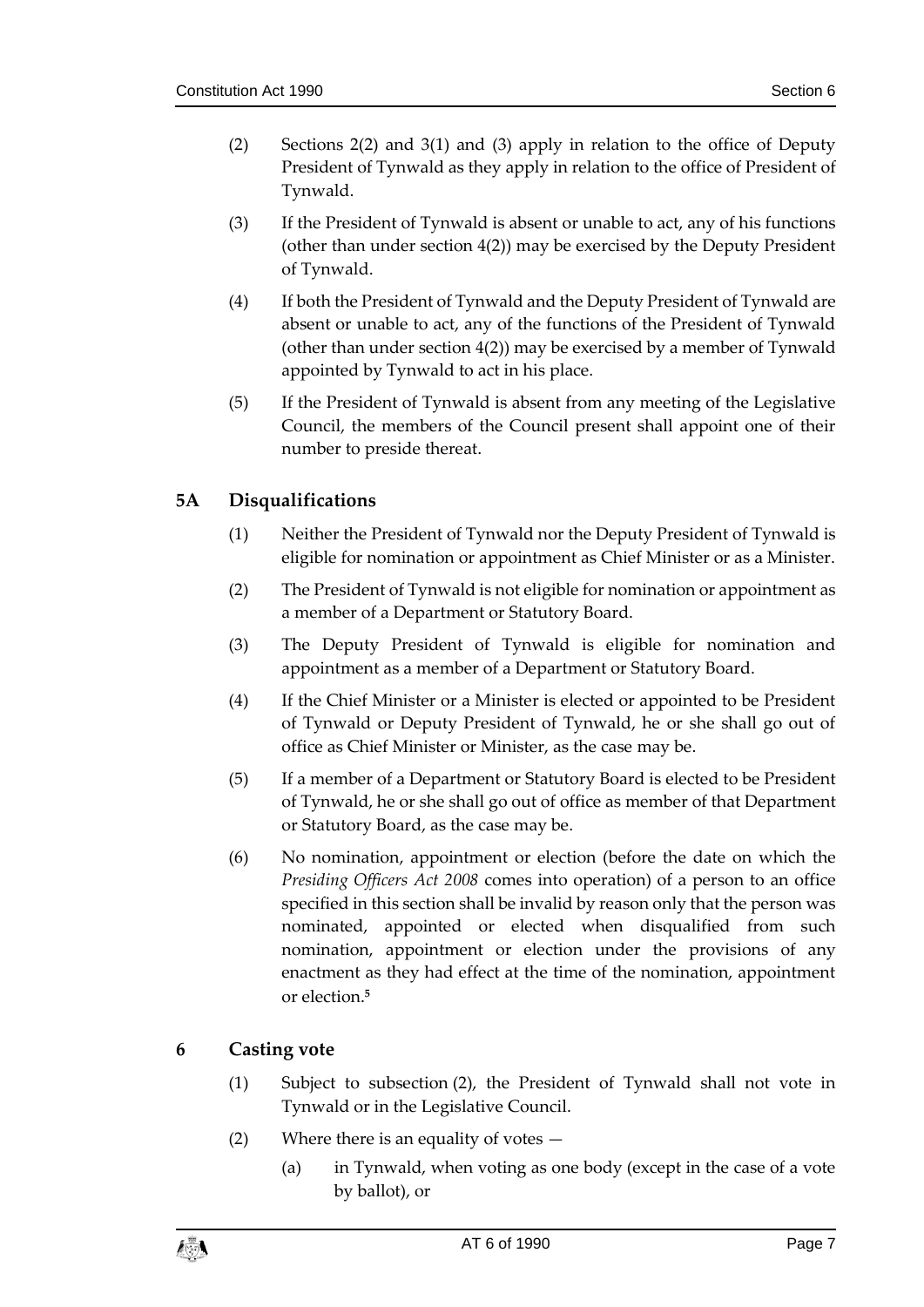(b) in the Council, whether sitting separately or in Tynwald (except when voting as one body),

the President of Tynwald shall have a casting vote.

- (3) A reference in this section to the President of Tynwald includes a reference  $to -$ 
	- (a) the Deputy President of Tynwald, or
	- (b) a member appointed under section 5(4) or (5),

when presiding in Tynwald or the Council by virtue of section 5(3), (4) or (5), as the case may be.

#### <span id="page-7-0"></span>**7 Commencement of Acts**

- (1) [Substitutes section 10 of the *Interpretation Act 1976*.]
- (2) Subsection (1) does not apply in relation to an Act (including this Act), the Royal Assent to which has been announced to Tynwald before the commencement of this Act; and the said section 10, as it had effect immediately before such commencement, continues to apply in relation to such an Act.

#### <span id="page-7-1"></span>**8 Resolutions of Tynwald**

A certificate stating that at a sitting of Tynwald —

- (a) the matter specified in the certificate was approved by Tynwald, or
- (b) a resolution in the terms so specified was passed by Tynwald,

and signed by the President of Tynwald and the Speaker shall be conclusive evidence of the fact; and a certificate stating that fact and purporting to be so signed shall be presumed to be so signed until the contrary is proved.

#### <span id="page-7-2"></span>**9 Interpretation**

In this Act —

- "**elected member**", in relation to the Legislative Council, has the same meaning as in the *Isle of Man Constitution Amendment Act 1919*;
- "**ordinary sitting of Tynwald**" means a sitting of Tynwald other than a sitting referred to in section 1(1).

#### <span id="page-7-3"></span>**10 Minor and consequential amendments and repeals**

- (1) The enactments specified in Schedule 1 are amended in accordance with that Schedule.
- (2) The enactments specified in Schedule 2 are repealed to the extent specified in column 3 of that Schedule.

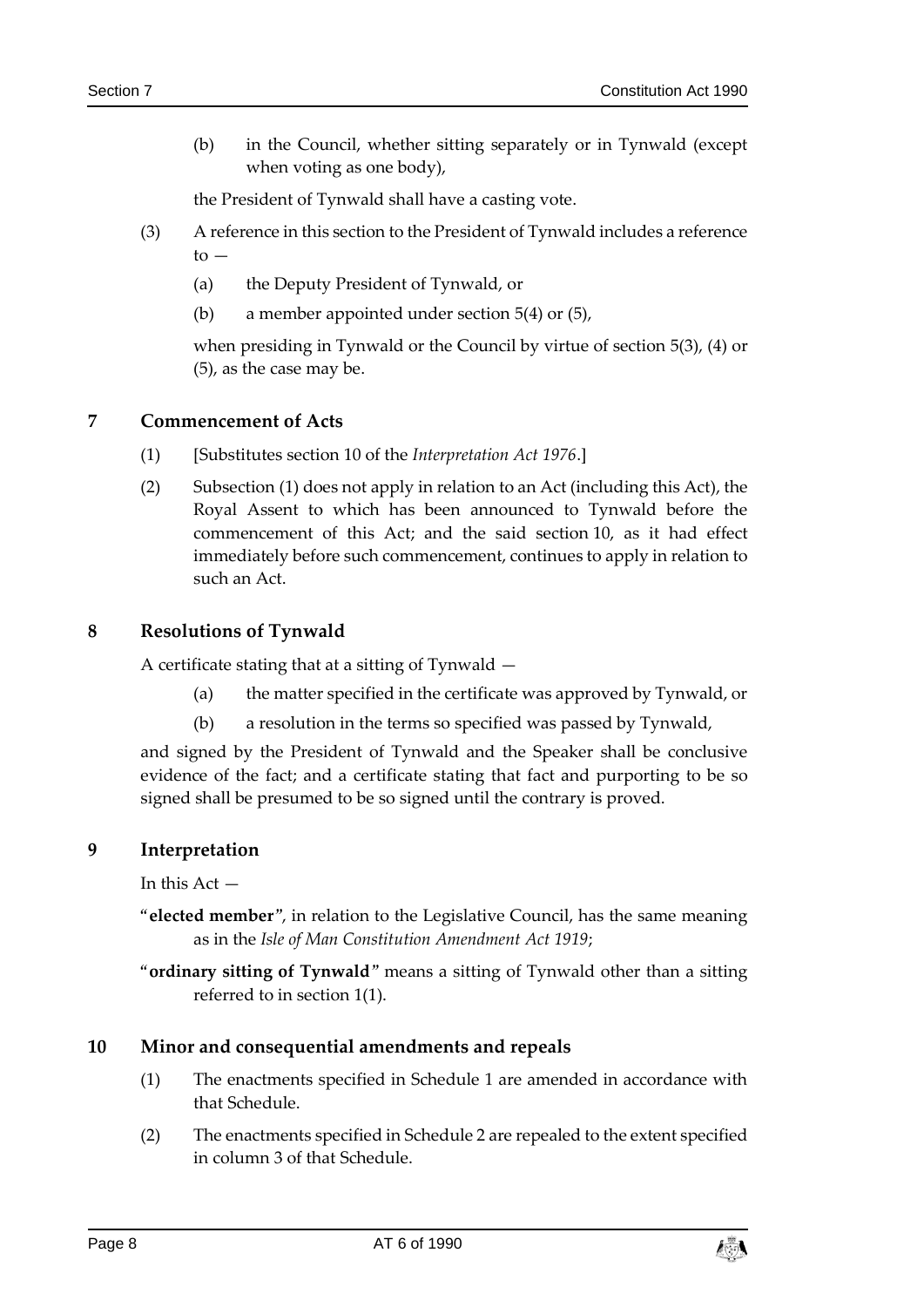#### <span id="page-8-0"></span>**11 Commencement etc**

- (1) This Act shall come into operation on the day of the first ordinary sitting of Tynwald in July 1990.
- (2) and (3) [Repealed]**<sup>6</sup>**

### <span id="page-8-1"></span>**12 Short title**

This Act may be cited as the Constitution Act 1990, and the Constitution Acts 1919 to 1986 and this Act may be cited together as the Constitution Acts 1919 to 1990.

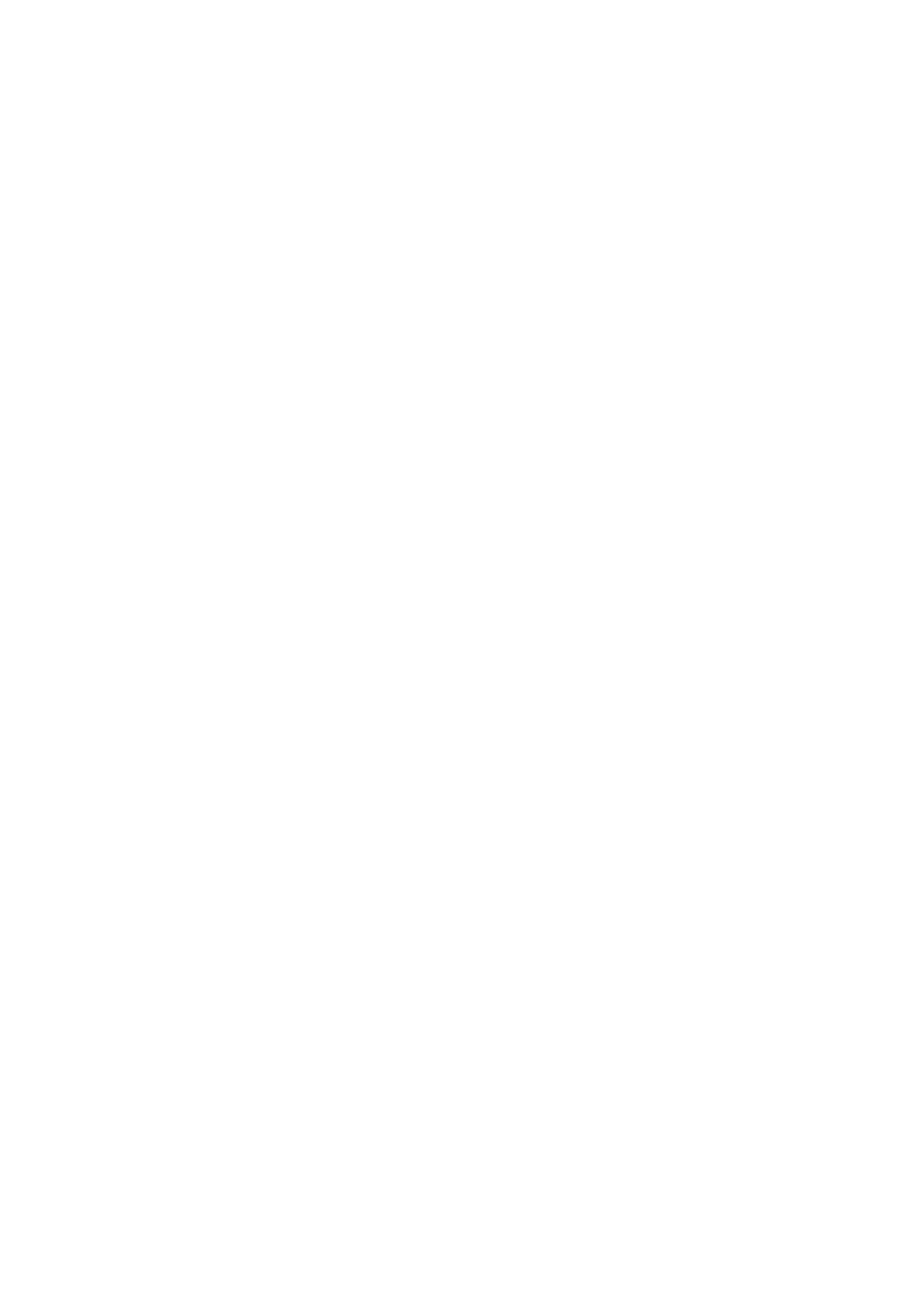## **SCHEDULE 1**

## <span id="page-10-1"></span><span id="page-10-0"></span>**MINOR AND CONSEQUENTIAL AMENDMENTS**

Section 10(1)

[Sch 1 amended by Church Legislation Procedure Act 1993 Sch 2, by Constitution (Amendment) Act 2005 s 2 and by Constitution Act 2006 Sch, and amends the following Acts —

Tynwald Proceedings Act 1876 q.v. Tynwald Court Adjournments Act 1919 q.v. Isle of Man Constitution Amendment Act 1919 q.v. Isle of Man Constitution Act 1961 q.v. Tynwald Proceedings Act 1984 q.v. Payment of Members' Expenses Act 1989 q.v. Council of Ministers Act 1990 q.v.]

## **SCHEDULE 2**

## **ENACTMENTS REPEALED**

Section 10(2)

<span id="page-10-3"></span><span id="page-10-2"></span>[Sch 2 repeals the following Act wholly — Tynwald Proceedings Act 1954 and the following Acts in part — Tynwald Court Adjournments Act 1919 Isle of Man Constitution Amendment Act 1919 Isle of Man Constitution Act 1961 Isle of Man Constitution (Elections to Council) Act 1971 Constitution (Amendment) Act 1978 Constitution (Legislative Council) (Amendment) Act 1980 Constitution (Amendment) Act 1981.]